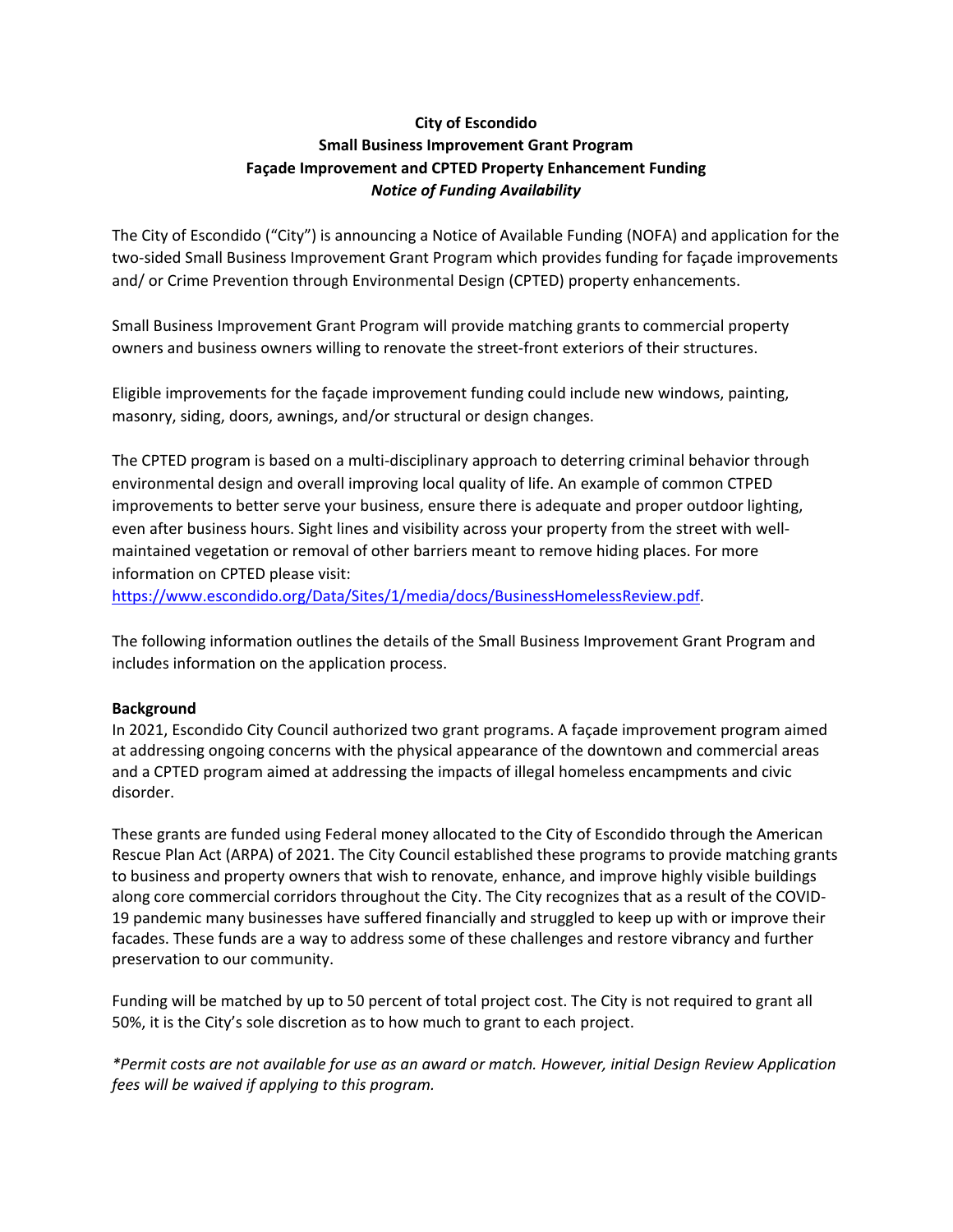The program allows applicants to request up to:

- 1. \$15,000 maximum or up to 50% of the project, whichever comes first, for the façade improvement. Examples:
	- a. If the total cost of the project is \$45,000, the City would contribute \$15,000 and the applicant must cover the additional \$30,000.
	- b. If the total cost of the project is \$10,000, the City would contribute \$5,000 and the applicant would cover the additional \$5,000.
- 2. \$7,500 maximum or up to 50% of the project, whichever comes first, for CPTED property enhancement. Examples:
	- a. If the total cost of the project is \$30,000, the City would contribute \$7,500 and the applicant must cover the additional \$22,500.
	- b. If the total cost of the project is \$15,000, the City would contribute \$7,500 and the applicant would cover the additional \$7,500.

### **Evaluation Criteria & Prioritization**

Funding for this program is limited and not all eligible proposals are guaranteed funding.

Projects will be evaluated competitively by the City staff based on the following criteria:

- 1. Private contribution over and above the requested match;
- 2. Present condition of existing facade and/or negative impact of activity in the surrounding area;
- 3. The building's overall public visibility (i.e., the building's relationship to commercial streets, public parks, etc.);
- 4. Expected increase in assessed value of improvement;
- 5. Historic preservation and/or rehabilitation;
- 6. Support the character of the neighborhood and streetscape;
- 7. Priority will be given to applicants located within the Qualified Census Tract (map attached).
- 8. Priority will be given to applicants within the South Centre City Specific Plan, East Valley Parkway Area Plan, and Downtown Specific Plan.
- 9. Priority will be given to projects that benefit partner projects on same block or within the same business park; and

Project eligibility is based on the following criteria:

- 1. Businesses must have been established prior to January 2020.
- 2. Property owners must have owned the property prior to January 2020.
- 3. Applicants must exhibit how their business or property has been impacted by the COVID‐19 pandemic.
- 4. A property must be located within City limits and within a commercial zone;
- 5. A property must be located in one of the following: Commercial Arterial (CA), Commercial Shopping District (CSD), Commercial Neighborhood (CN), Commercial Office (CO), and Commercial Business District (CBD) zones or be a conforming commercial use in a non‐ commercial zone; commercial zone;
- 6. Businesses must meet the definition of a small business meaning they: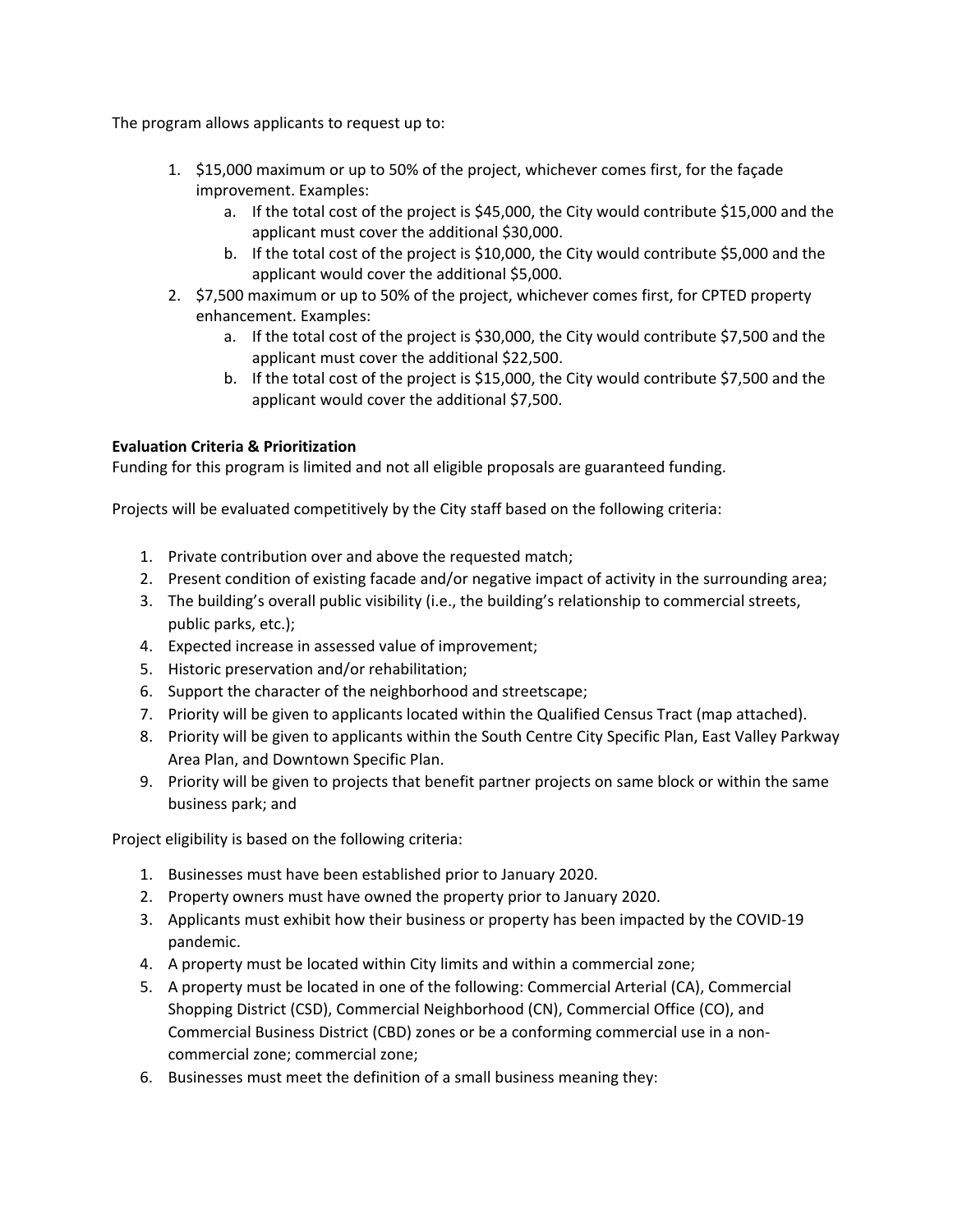- a. Have no more than 500 employees, or if applicable, the size standard in number of employees established by the Administrator of the Small Business Administration for the industry in which the business concern or organization operates, and
- b. Are a small business concern as defined in Section 3 of the Small Business Act (which includes, among other requirements, that the business is independently owned and operated and is not dominant in its field of operation).
- 7. The owner, for himself and his successors, shall agree to maintain improvements for a minimum of a five‐year period;
- 8. The project shall increase taxable value of building or be a project that does increase the valuation of surrounding property; and
- 9. All funded activities must comply with Federal, State, and local laws pertaining to labor standards and payment of prevailing wages for contracted work.

The following shall be eligible for funding through the program:

- 1. Facade
	- a. Rehabilitation, reconstruction, or restoration to the exterior, street side of a building facade;
	- b. Glass, windows, doors, trim, and accessories that are part of the street side facade;
	- c. Awnings, canopies, fences, and landscaping features;
	- d. Street grade entrances which contribute to activity along street edge;
	- e. Professional architectural/design/contractor fees as deemed appropriate for eligible projects;
- 2. CPTED:
	- a. Lighting;
	- b. Increase lines of sight /visibility from the street;
	- c. Fencing;
	- d. Landscaping that follows CPTED principles;
	- e. Securing trash enclosures; and,
	- f. Signs related to criminal activity (loitering, illegal parking, trespassing, etc.)

\* Eligible projects must be for improvements to street‐facing facades or related to CPTED principles and will require all applicable building permits.

\*Applicants are eligible for both the facade improvement and the CPTED property enhancement funding in the same application cycle. However, if applying for both façade improvement and CPTEDP property enhancement, an application for each must be completed with separate bid and financial documentation.

\* Improvements must conform to the City of Escondido's Zoning Code and California Building Code.

\*The City reserves the right to determine in its sole discretion what is an acceptable bid or proposal for projects consideration.

The following shall not be eligible for funding through the program:

- o Interior improvements;
- o Roof repairs;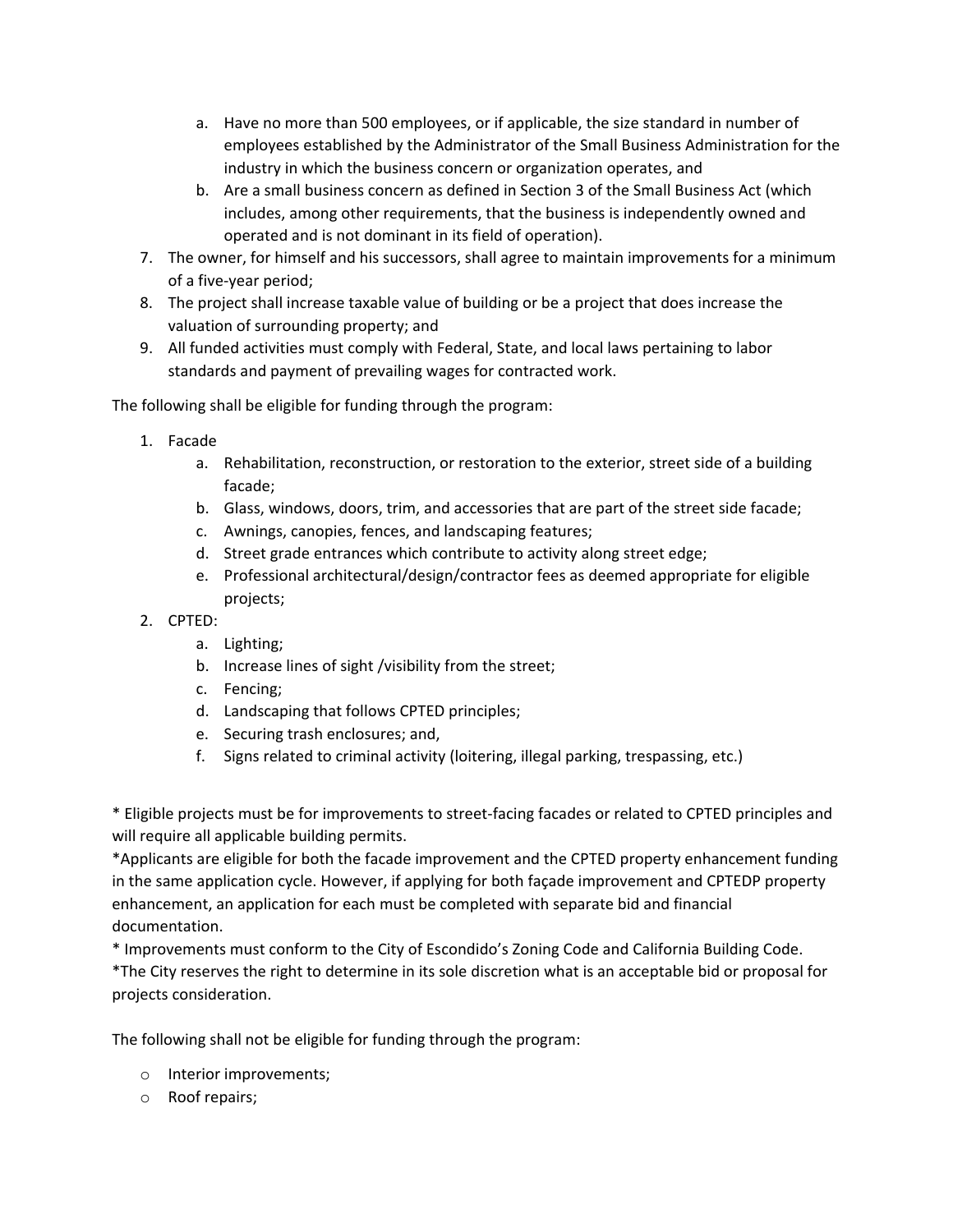- o Non‐street facing entrances;
- o Markey business signs, fluttering devices/banners, billboards, moving/rotating signs, temporary signs, reader boards, anything that flashes or adds glare onto public ways or adjacent properties;
- o Buildings for residential, non‐profit, churches or places of worship, and governmental uses are not eligible; and
- o Non‐permanent or temporary structures.

# **The 3‐Step Application Process**

## **Step 1: Application Submission**

The first step in applying for the facade and or CPTED improvement program is to attend the virtual announcement meeting held on May 18, 2022 that will review the NOFA and provide guidance on the steps moving forward. If you miss this meeting or would like to go back for reference, it will be posted on the City's site (https://www.escondido.org/small-business-grant). Additional questions regarding the grant funding or your application can be sent to sbg@escondido.org.

Applications can only be submitted online and will require the below. All required template forms are available on the City's website. If you are applying for both Facade Improvement and CPTED Property Enhancement funding, you will need to complete items 1‐5 for each project.

- 1. Project Application
- 2. Detailed Project Description

The project narrative should relate how the project will fulfill the criteria that staff will use to review the application. Specifically:

- o In detail, what improvements are being done and why they are necessary;
- o The history of the building;
- o How the project will benefit the community and the immediate streetscape; and
- o The estimated project start and completion dates.
- 3. Detailed Project Budget

The project budget should identify each component mentioned (including labor at a prevailing wage) and a detail of each component part, cost of unit, number of units, and total cost. For projects of complexity, a cover sheet showing total component costs split into labor and materials helps.

- 4. Photographs of current conditions for each area of requested funding
	- o Photographs that are taken from far away to get the general scope; and
	- o Photographs that are taken up close to show detail; and
	- o Photographs of the façade and business sign as seen from a street side view
- 5. Renderings of Proposed Changes
	- o A proposed "after picture", rendering, or engineering/architectural document showing the finished product; and
	- o Please submit color renderings; and
	- o Material or textile examples.
- 6. Federal W‐9 Form

This form should identify the individual or organization to be reimbursed. If the recipient is